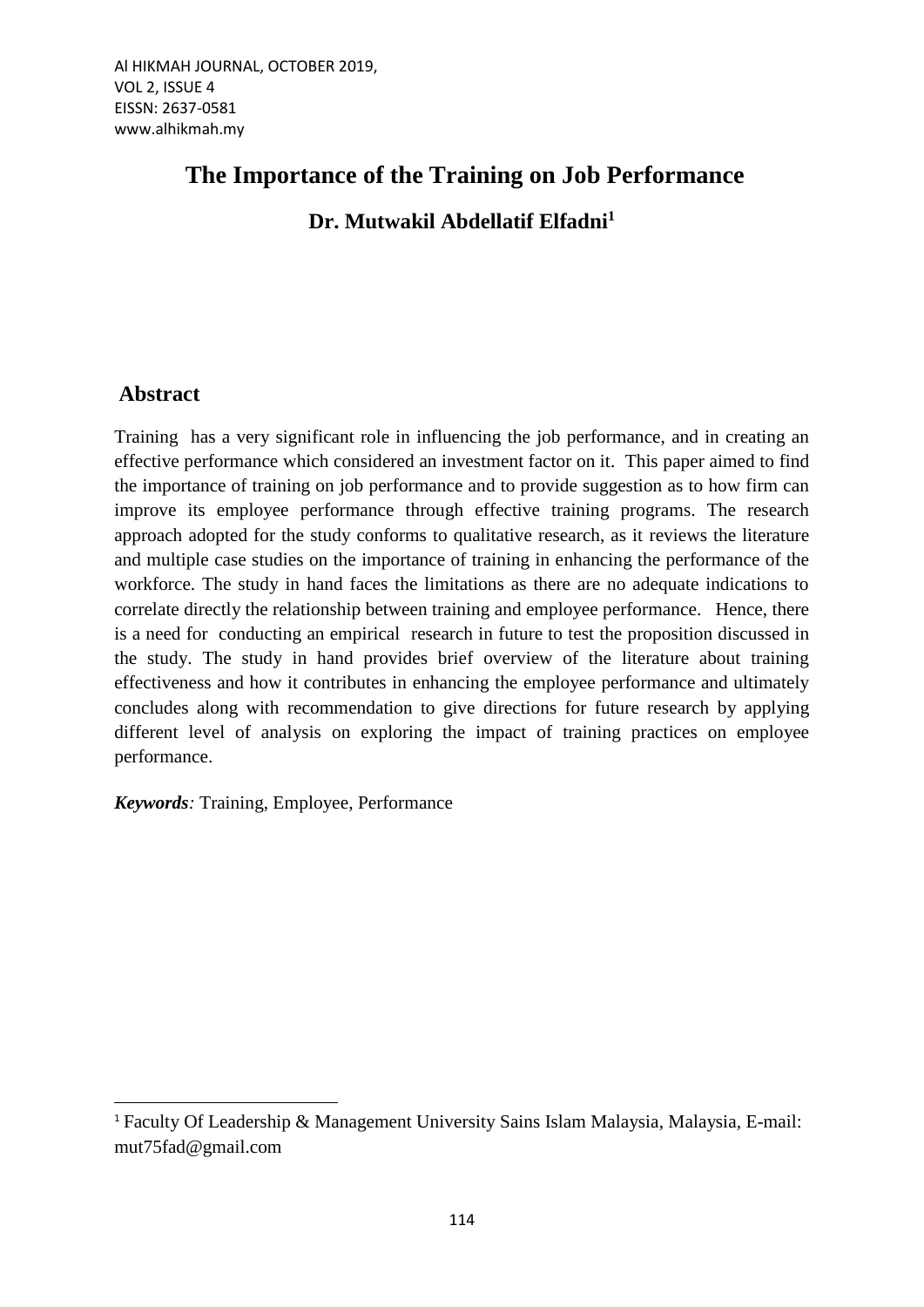#### **1- Introduction**

 There are several definitions of the concept of training employees which agree and differ according to the nature of training and its objectives. There are those who define training as the acquisition of information and expertise and concepts only. There are also those who believe it to be development of skills only, whereas another group believes that training must improve attitudes and thinking patterns.

 Henderson, who is referenced in Mursi (1989) defines training as: the organized and guided activities to mainly improve professional performance. This includes a vast field of activities. So, it may include attending a conference, listening to a lecture, or studying specific courses for few hours or day or months or years based on partial or complete devotion with a group of colleagues. It may also include common training for problem solving in a small group and may include unique discussions with a practicing official in training and may also include a program for organized reading and researching for personal level.

 In the United States for example, there is great emphasis for training programs and improving them and that the money spent for such programs is way greater than in any other countries.

 There are three common concepts for training namely: remedial concept and according to this concept training during terms of service is designed to rectify mistakes in rehabilitation programs and treating such mistakes because a teacher needs polishing and restructuring and keeping him informed about updates in the field of his specialization and the method of training him in this field. Behavioral Concept focuses on incidents in the classroom including the interaction of the academic stance between the teacher and students in the classroom and behaviors that take place inside it. That means that he focuses on teaching skills and not the behavior of the teacher and attitudes before the beginning of the teaching process.

#### **2. Review of Literature**

Effective training is beneficial for the firm in variety of ways, such as, it plays a vital role in building and maintaining capabilities, both on individual and organizational level, and thus participates in the process of organizational change (Valleet al., 2000). Moreover, it enhances the retention capacity of talented workforce, hence decreasing the unintentional job rotation of the workers (Jones and Wright, 1992; Shaw et al., 1998).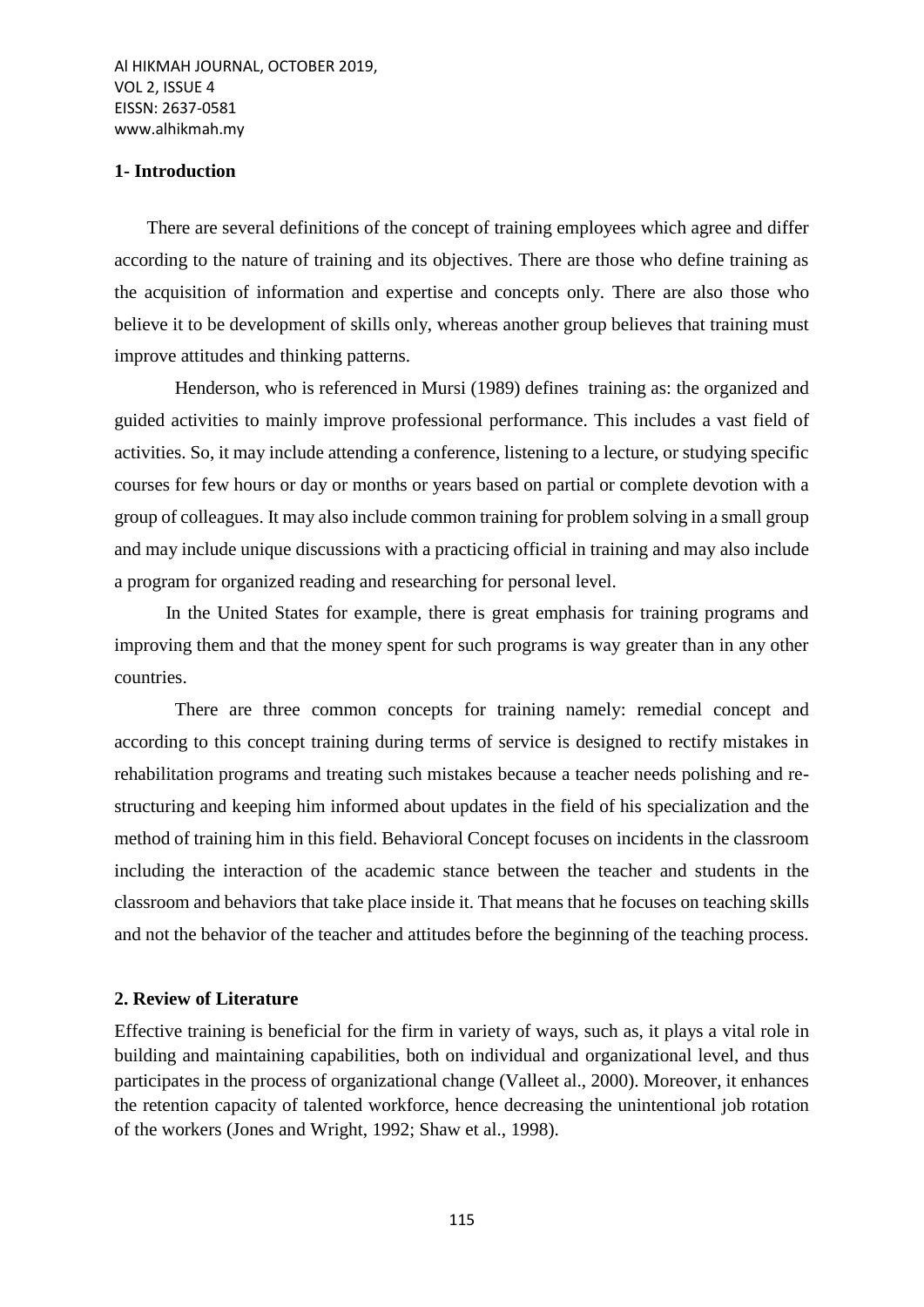#### **2.1. Training**

Training is important and an imperative tool for the organization to revamp the performance of all the personnel for organizational growth and success. It is beneficial to both employers and employees of an organization. An employee will become more efficient and productive if he is trained well. Firms can develop and enhance the quality of the current employees by providing comprehensive training and development. Training is essential not only to increase productivity but also to motivate and inspire workers by letting them know how important their jobs are and giving them all the information they need to perform those jobs (Anonymous, 1998). The general benefits received from employee training are: increased job satisfaction and morale , increased motivation , increased efficiencies in processes, resulting in financial gain, increased capacity to adopt new technologies and methods, increased innovation in strategies and products and reduced employee turnover.

#### **2.2. Job Performance**

 Job performance has been called one of the most important constructs in both organizational psychology and human resource management (Campbell, 1990). Jamal (2007) saw job performance as a function that an individual can successfully perform within the framework of the normal constraints and available resources. What constitutes job performance obviously will differ from job to job.

 A few researchers, including Campbell (1990), began to develop some broad dimensions of job performance that could be generalizable across jobs. Campbell came up with eight general factors of job performance which included a) job-specific proficiency, b) non-job-specific task proficiency, c) written and oral communication, d) demonstrating effort, e) maintaining personal discipline, f) maintaining peer and team performance, g) supervision/leadership, h) management/administration. Campbell espoused that although each factor may not be relevant for all jobs, these eight factors could be used for describing job performance in every possible occupation.

 Additionally, although the content of each of the eight factors may vary across jobs, underlying each of them is a motivational component. More recent research has added social efficacy to these factors (Hochwarter, Kiewitz, Gundlach, & Stoner, 2004). These researchers proposed that job performance is a multidimensional concept that encompasses both taskrelated and contextual performance factors that includes the importance of social skills as a predictor ofjob performance.

 Extensive research has been done to provide greater understanding behind the significant variation in job performance among employees. Factors such gender (Beck et al.,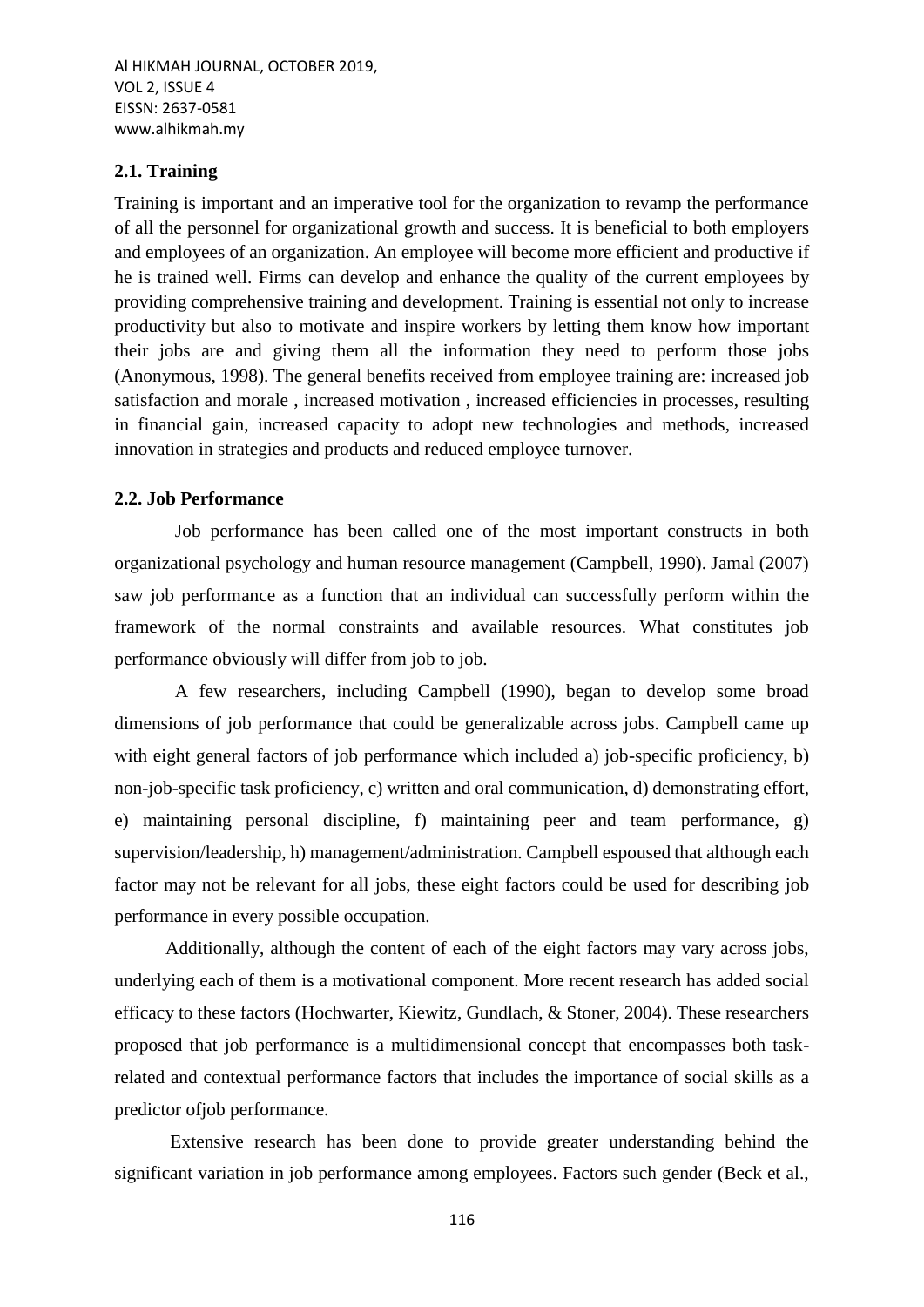2009), age (Ng et al, 2008), salary (Ittner et al., 2007) and stress (Hourani et al., 2006) have all been studied to determine the relationship of these variables to job performance.

 Prior researchers tended to carve up aspects of job motivation and job satisfaction into numerous detailed elements, which may have diluted the convergent effect of these factors on job performance. Although these studies describe influences on job performance, the combined influence of these variables demonstrates the overall effect of both job motivation and job satisfaction on job performance. The specific relationship between job motivation and job performance has been investigated by researchers such as Van Knippenberg (2000), showing a positive correlation, while the connection between satisfaction and job performance has been evaluated and minimized by both Moorman (1993) and Fisher (2003). In the specific case of job satisfaction, conflicting evidence exists in the literature as to the magnitude of job satisfaction's effect on job performance.

#### **3. The Importance of the Relationship Between Training and Job performance**

 According to Swart et al., (2005), bridging the performance gap refers to implementing a relevant training intervention for the sake of developing particular skills and abilities of the workers and enhancing employee performance. He further elaborate the concept by stating that training facilitate organization to recognize that its workers are not performing well and a thus their knowledge, skills and attitudes needs to be moulded according to the firm needs. There might be various reasons for poor performance of the employees such as workers may not feel motivated anymore to use their competencies, or may be not confident enough on their capabilities, or they may be facing work- life conflict. All the above aspects must be considered by the firm while selecting most appropriate training intervention, that helps organization to solve all problems and enhance employee motivational level to participate and meet firm expectations by showing desired performance. As mentioned by Swart et al.(2005) this employee superior performance occur only because of good quality training program that leads to employee motivation and their needs fulfillment.

According to Wright and Geroy (2001), employee competencies changes through effective training programs. It not only improves the overall performance of the employees to effectively perform the current job but also enhance the knowledge, skills an attitude of the workers necessary for the future job, thus contributing to superior organizational performance. Through training the employee competencies are developed and enable them to implement the job related work efficiently, and achieve firm objectives in a competitive manner. However, employee performance is also effected by some environmental factors such as corporate culture, organizational structure, job design, performance appraisal systems, power and politics prevailing in the firm and the group dynamics. If the above mentioned problems exist in the firm, employee performance decreases not due to lack of relevant knowledge, skills and attitude, but because of above mentioned hurdles. To make training effective and to ensure positive effect of training on employee performance these elements should be taken into consideration Wright and Geroy (2001). Besides, Eisenbergeret al.(1986) stated that workers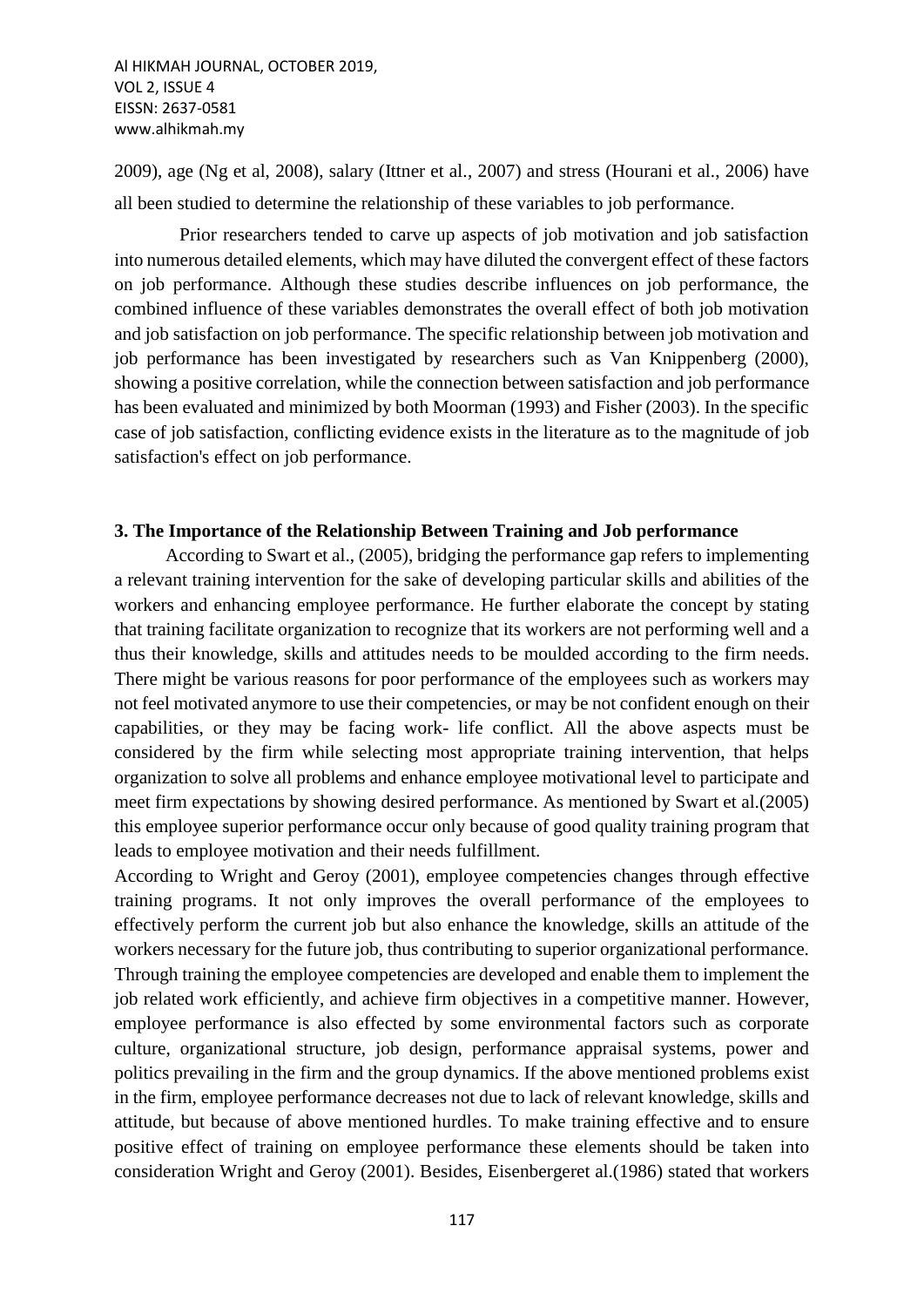feel more committed to the firm, when they feel organizational commitment towards them and thus show higher performance. Bartel (1994), reports that there is a positive correlation between effective training program and employee productivity, however to make it possible, (Swart et al., 2005), it is the responsibility of the managers to identify the factors that hinders training program effectiveness and should take necessary measures to neutralize their effect on employee performance. In addition, Ahmad and Bakar (2003), concluded that high level of employee commitment is achieved if training achieve learning outcomes and improves the performance, both on individual and organizational level. These findings are also consistent with the results of Kim (2006) research work.

# **4. Researchers Views and Suggestions**

Based on the collection and analysis of results of studies, reports, periodicals and books related to the topic of study the researchers found that managers does not recognize about the importance of training and its effect on employee performance or they believe that training increases the company cost .In an effort to correct the problem, management will decide that what these poor performers need is training. But unless poor performance is caused by a real lack of knowledge or skill, training will have little or no effect on the problem. So, how do you know when training is the remedy?. The researchers devised guidelines suitable for all companies to assess the employee performance .These guidelines are designed to determine the true cause(s) of the performance problem , and, in turn, how best to correct it.

#### **4.1 Improvement**

The main purpose of training is to acquire and improve knowledge, skills and attitudes towards work related tasks. It is one of most important potential motivators which can lead to both short-term and long-term benefits for individuals and organizations. There are many benefits associated with training.

#### **4.2 Addressing Weaknesses**

A training program allows them to strengthen those skills that each employee need to improve. A development program brings all employees to a higher level so they all have similar skills and knowledge.

#### **4.3 Encouragement and Motivation**

Training motivate employees that ultimately aims to perform the work very well and satisfies those assigned to perform them. Motivation has great impact on increasing productivity and improving the level of satisfaction of workers. Satisfaction of workers is one of the important factors in activating the leadership role and thus, it is important to make sure that the adopted styles for motivating workers are able to achieve the ideal level and the best motivation (Al-Aajmi, 2008).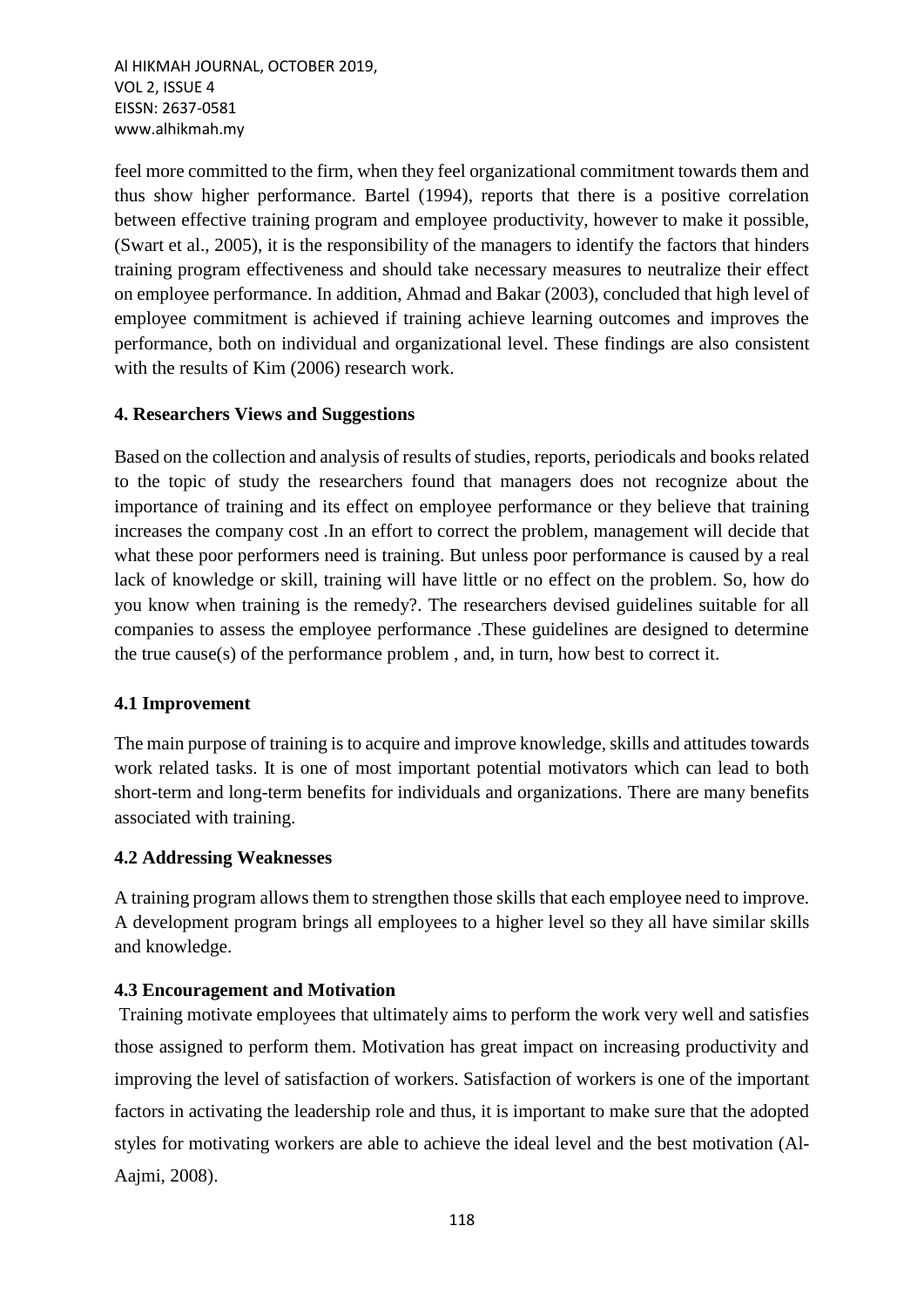## **4.4 Consistency**

A structured a skill development program ensure that employees have consistent experience and background knowledge. The consistency is particularly relevant for the company's basic policies and procedures.

All employees need to be aware of the expectation and procedure within the company. This includes safety, discrimination and administrative tasks.

# **4.5 Employee Satisfaction**

Employees with access to skills development program have the advantages over other who haven't these opportunities. The investment in the training that a company makes shows the employees they are valued. The training creates a supportive workplace.

Employees who feel appreciated and challenged through training opportunities may feel more satisfaction toward their jobs.

## **5. Conclusion**

Considering the above benefits thus it is cleared, that employees training and skill development program are more likely appreciated and have immense important in both business and workplace growth. Therefore it is necessary to have professional training company to serve ….

It is, therefore, in every organizations responsibility to enhance the job performance of the employees and certain implementation of training and development , is one of the major step that most organizations need to achieve it.

This study in hand chiefly focuses on the role of training in enhancing the job performance. Training plays vital role in the building of competencies of new as well as current employees to perform their job in an effective way. It also prepares employees to hold future position in an organization with full capabilities and helps to overcome the deficiencies in any job related area. Training is considered as that sort of investment by the firm that not only bring high return on investment but also supports to achieve competitive advantage. Employees referred as the rare, non-imitable and valuable resource of the firm and the success or failure of any business mainly relies on its employees performance. Thus, organizations realizing the fact are willing to invest in training programs for the development of their employees.

Effective training is considered to be a key factor for improved performance; as it can enhance the level of employee and firm competency. It supports to fill the gap between what performance if required and what performance is happening, i.e. gap between desired performance and actual employee performance. Training need referred to any deficit in performance, which can be relieved by appropriate training. There are different methods of overcoming deficiencies in employee performance on job, and training is one of them.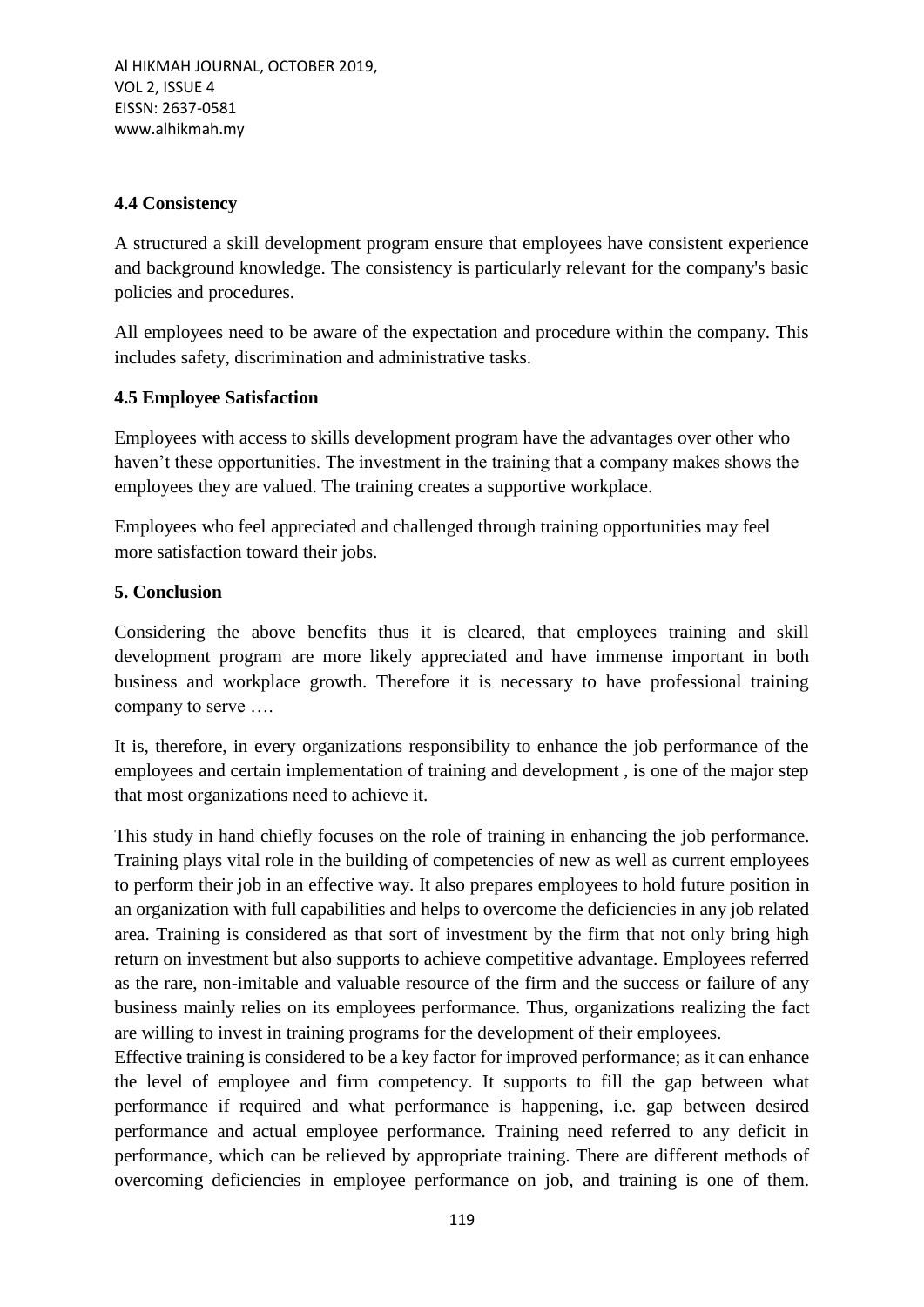Particularly training develops skills, competency, and ability and ultimately improves employee performance and organizational productivity. Training programs is the stimulant that workers require to improve their performance and capabilities, which consequently increase organizational productivity. Therefore, training should be designed on the basis of firm specific needs and objectives. Effective training is the thoughtful intervention designed at attaining the learning necessary for upgraded employee performance. The research affirmed the proposition that training has a positive impact on employee performance.

#### **References**

1. ABET. Accreditation commission and constitution, http://www.abet.org/governance/.

2. Afshan Sultana, Sobia Irum, Kamran Ahmed, Nasir Mehmood (2012), impact of training on employee performance: a study of telecommunication sector in Pakistan, interdisciplinary journal of contemporary research in business, vol 4, No 6.

3. Ahmad, Z.K. and Bakar, R.A. (2003), "The association between training and organisational commitment among the white-collar workers in Malaysia", International Journal of Training and Development, Vol. 7 No. 3, pp. 166-85.

4. Anonymous. (1998, Sept/Oct). What nonprofits need to know about technology. Nonprofit World, 16, 38.

5. Arnoff, J. (1971) Achievement Motivations Training and Executives advancement, Journal of Applied Science New York Vol. 7(1).

6. Bartel, A.P. (1994), "Productivity gains for the implementation of employee training programs", Industrial Relations, Vol. 33 No. 4, pp. 411-28.

7. Bartel, A.P. (1994), "Productivity gains from the implementation of employee training programs",Industrial Relations, Vol. 33, pp. 411-25.

11. Cheramie, R.A., Sturman, M.C. and Walsh, K. (2007), "Executive career management: switching organizations and the boundary less career", Journal of Vocational Behavior.

12. Colarelli, S. M., & Montei, M. S. 1996. Some contextual influences on training utilization. The Journal of Applied Behavioral Science, 32(3): 306-322.

13. Delaney, J.T. and Huselid, M.A. (1996), "The impact of human resource management practices operceptions of organizational performance",Academy of Management Journal, Vol. 39 No. 4, pp. 949-69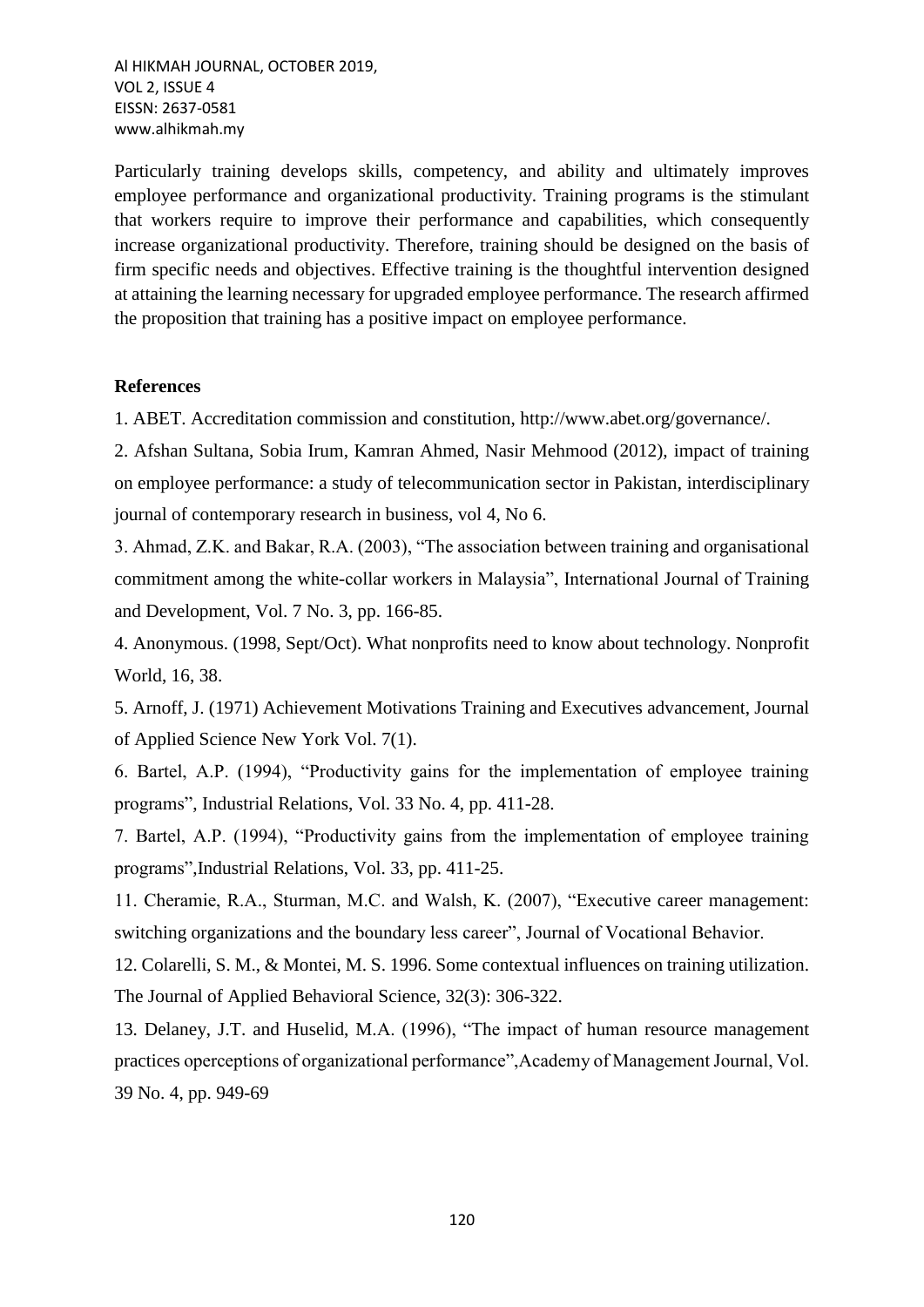14. Delery, J.E. and Doty, D.H. (1996), "Modes of theorizing in strategic human resource management: tests of universalistic, contingency and configurational performance predictions",Academy of Management Journal, Vol. 39 No. 4, pp. 802-35

15. Gaertner, K.N. and Nollen, S.D. (1989), "Career experiences, perceptions of employment practices and psychological commitment to the organisation", Human Relations, Vol. 42, pp. 975-91.

16. Guest, D. (1997), "Human resource management and performance: a review and research agenda", International Journal of Human Resource Management, Vol. 8 No. 3, pp. 263-76.

17. Gummesson, E. (2002), Total Relationship Marketing: Marketing Management, Relationship Strategy and CRM Approaches for the Network Economy, 2nd ed., Butterworth-Heinemann, Oxford.

18. Halliburton, The Zero Rule, http://www.halliburton.com/AboutUs/default.aspx?navid=971&pageid=230

19. Harrison, R. (2000),Employee Development, Beekman Publishing, Silver Lakes, Pretoria. 20.<http://www.buzzle.com/articles/employee-performance/>

21. Leonard-Barton, D. (1992), "The factory as a learning laboratory",Sloan Management Review, pp. 23-38.

22. Lu, J.F., Tjosvold, D., and Kan Shi. (2010). Team Training in China: Testing and Applying the Theory of

Cooperation and Competition, Journal of Applied Social Psychology, 40(1), pp. 101-134.

23. Mamoria, C.B (1995), Personnel Management, Himalaya Publishing House New Delhi.

24. McDonald's, http://www.aboutmcdonalds.com/mcd/corporate\_careers.html

25. McGill, M.E. and Slocum, J.W. (1993), "Unlearning the organization",Organizational Dynamics, pp. 67-79.

26. McKinsey Quarterly (2006), "An executive take on the top business trends", a McKinsey Global Survey.

27. Meyer, P.J. and Smith, A.C. (2000), "HRM practices and organisational commitment: test of a mediation model", Canadian Journal of Administrative Sciences, Vol. 17 No. 4, pp. 319- 31.

28. Ulrich, D., Jick, T. and Von Glinow, M.A. (1993), "High-impact learning: building and diffusing learning capability", Organizational Dynamics, pp. 52-66